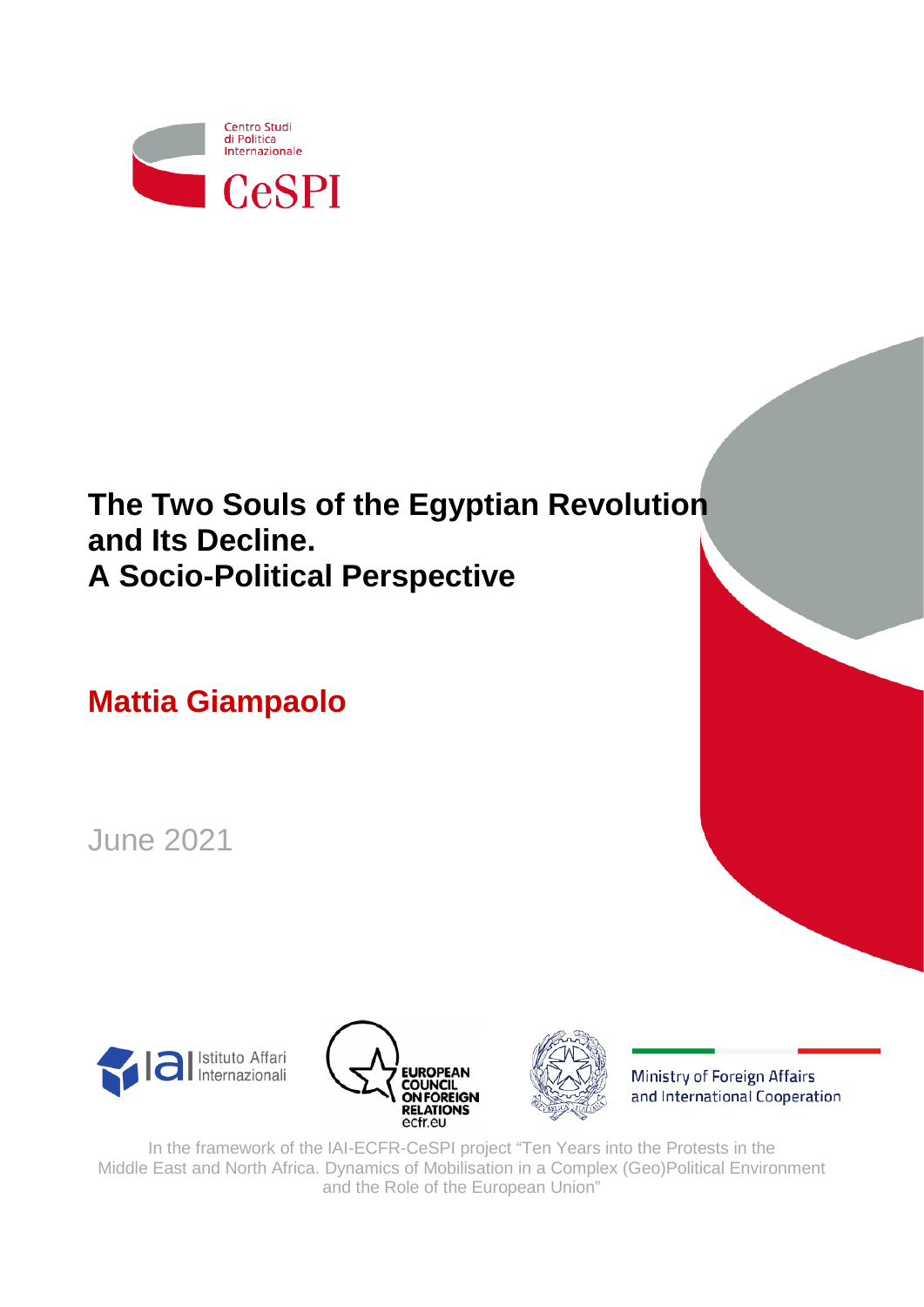## **Summary**

| 1. Revolution and revolutionaries: The social and political souls of the Egyptian revolution4 |  |  |
|-----------------------------------------------------------------------------------------------|--|--|
|                                                                                               |  |  |
|                                                                                               |  |  |
|                                                                                               |  |  |
|                                                                                               |  |  |

#### **Abstract**:

Ten years since the downfall of Hosni Mubarak, the protest movement which animated Tahrir Square has failed to create an alternative path towards democracy despite the great wave of mobilisation that engaged the country. The eruption of the revolution on 25 January 2011 did not happen overnight, but was the result of ten years of contentious politics taken on by two different souls: the social soul, represented by mobilisation of the workers of state-owned companies; and the political one, composed of political activists and youth movements alongside women's defence groups and human rights defenders. Even with the great surge of activism, manifested through strikes, sit-ins and street protests, in the aftermath of the revolution these two souls rarely met. This, along with the lack of an organic political organisation, gave space to the more organised forces – the Muslim Brotherhood – and to the counterrevolutionary bloc led by the army.

**Mattia Giampaolo** is Research Fellow at the Centro Studi di Politica Internazionale (CeSPI).

Paper prepared in the framework of the IAI-ECFR-CeSPI project "Ten Years into the Protests in the Middle East and North Africa. Dynamics of Mobilisation in a Complex (Geo)Political Environment and the Role of the European Union". This publication has benefited from the financial support of the Policy Planning Unit of the Italian Ministry of Foreign Affairs and International Cooperation pursuant to art. 23-bis of Presidential Decree 18/1967. The views expressed in this report are solely those of the author and do not necessarily reflect the views of the Italian Ministry of Foreign Affairs and International Cooperation.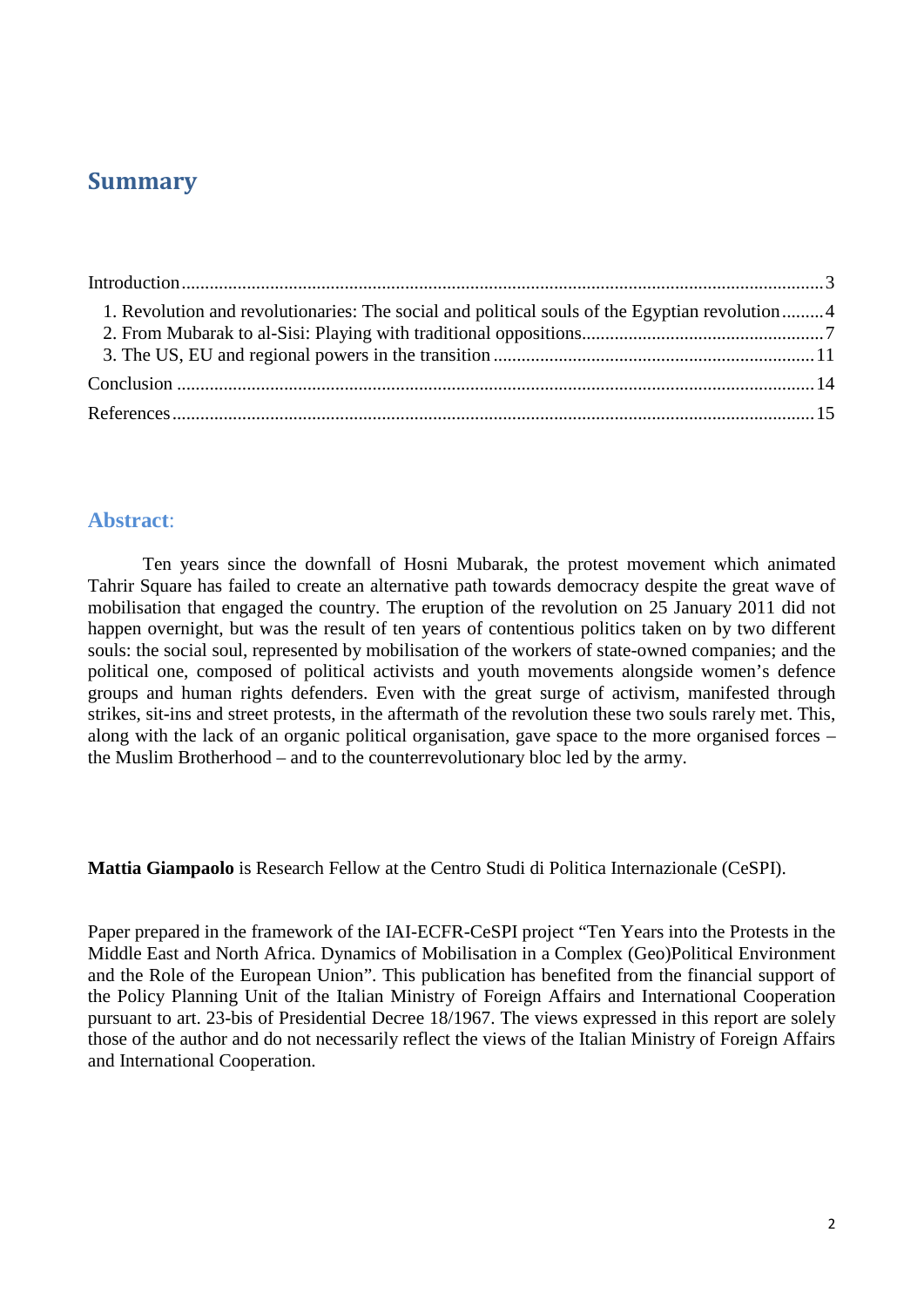#### <span id="page-2-0"></span>**Introduction**

1

On 25 January 2011 some 15,000 people gathered in Maidan al-Tahrir, the main square of Cairo, shouting for the removal of long-term president Muhammad Hosni Mubarak. The large protests that were sparked in Cairo soon swept to other Egyptian cities and instilled unity among different societal layers: from the educated middle class to the working class, students, the unemployed and women's movements. During the 18 glorious days of Tahrir, it seemed as if Egypt, after 30 years of authoritarian rule, could turn into a different country, free from despotism, corruption and poverty. Unsurprisingly, the slogan of the protests in Tahrir and in the whole country was *'aish, hurriyya 'adala ijtima'iyya* (bread, freedom and social justice).

Looking back today, if on the one hand the protests of 2011 triggered a deep change in the Egyptian society, on the other they have been unable to generate enduring political change. The capacity of Tahrir to mobilise millions of citizens from different social classes and areas has not produced an organic political organisation that could challenge the Egyptian *deep state*.

This is even the more surprising given that the forces gathering in Tahrir had been accumulating for more than ten years. There were new political movements, born in 2000 during the mobilisation in solidarity with the Palestinian Intifada. There were university unions, human rights organisations and the workers movement, with women active in all of them. All these components, to different extents, were victims of more than 30 years of autocracy. Workers spent more than eight years protesting against the privatisation of the national industries and seeking better working conditions. Students and youth were denouncing the high rate of unemployment and the violence of the police within campuses. Women demanded equal rights and spoke out against daily harassment. Political forces that were not part of the formal opposition – victims of the lack of political freedom – were calling for free and fair elections.

How can the lack of political change be explained? One reason lies in the hostility of some political and social movements in Egypt towards political organisation, similar to social movements that had evolved in the last decade across the globe such as the early 2000s No Global Movement,<sup>[1](#page-0-0)</sup> the International Peace Movement<sup>[2](#page-2-1)</sup> or movements in Europe and Latin America established after the 2008 global financial crisis among youth, industrial and public sector workers. Despite the broad mobilisation, these initiatives did not culminate in any kind of organisation, and ended up, in some cases, supporting reactionary movements (far-right and populist parties in Europe) or leaving the political arena without any alternative.<sup>[3](#page-2-2)</sup> Indeed, all those movements, including the Egyptian ones, formed in a period in which the idea of political party and ideology was in decline at the global level.

<span id="page-2-3"></span>In Egypt also activists established the Anti-Globalization Egyptian Group linked to the World Social Forum, see Gianni Del Panta, *Rivoluzione e controrivoluzione in Egitto. Da Piazza Tahrir al colpo di stato di una borghesia in armi*, Bologna, il Mulino, 2019.<br><sup>2</sup> John Chalcraft, "Horizontalism in the Egyptian Revolutionary Process", in *Middle East Report*, No. 262 (Spring

<span id="page-2-1"></span><sup>2012),</sup> p. 6-11, https://merip.org/?p=6541.<br><sup>3</sup> Francesco Scanni, "Populismo reattivo: un contro-eccesso alla crisi del modello di integrazione europeo" [Reactive

<span id="page-2-2"></span>Populism: A Counter-Excess to the Crisis of the European Integration Model], in *Europea*, Vol. 4, No. 1 (May 2019), p. 75-112.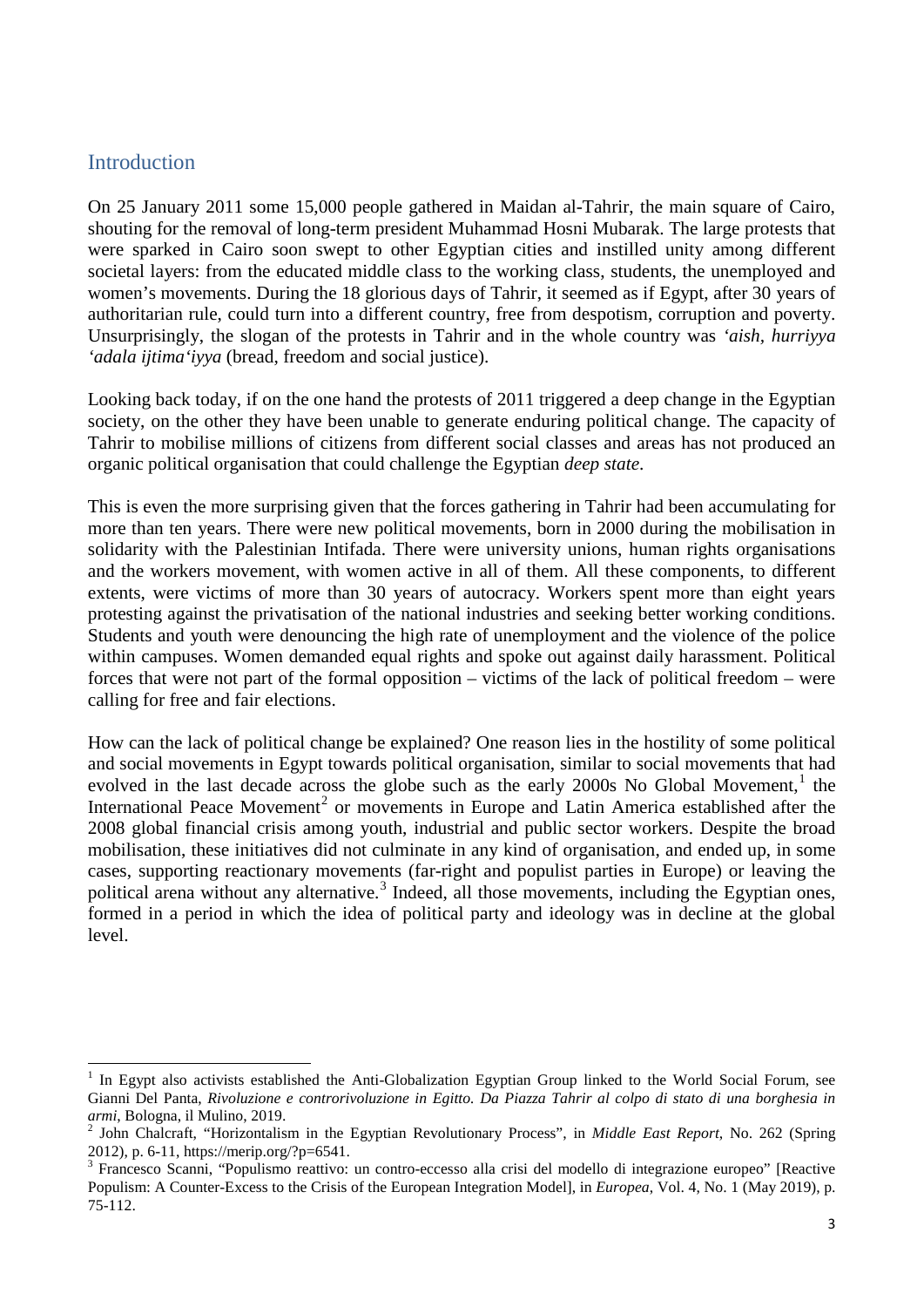As Asef Bayat has outlined in his latest book, *Revolution without Revolutionaries*, those who animated Tahrir Square were "rich in tactics of mobilization but poor in vision and strategy of transformation; they adopted loose, flexible, and horizontal organization but one that suffered from fragmentation".[4](#page-2-3) These movements were characterised by the lack of vertical structure, preferring a horizontal organisation without leadership and a clear political ideology, animated by the idea of changing the world without taking power.<sup>[5](#page-3-1)</sup> This allowed them, on one side, to bypass the capillary repression power of the regime but, on the other, made them miss the chance, in the aftermath of Mubarak's downfall, to develop a political path for the transition, leaving the field to counterrevolutionary and more organised forces such as the Egyptian army and the Muslim Brotherhood.

#### <span id="page-3-0"></span>**1. Revolution and revolutionaries: The social and political souls of the Egyptian revolution**

The Egyptian revolution did not occur overnight. It was the result of more than ten years of accumulation of revolutionary energy among different social layers, which can be divided into two "souls" that rarely met in the aftermath of Mubarak downfall: political and social. These two souls reflected the main demands of the protesters in 2011. On one side, there were the political movements of the early 2000s, animated by the urban middle-class, with specific demands for political freedom and the respect of human rights; on the other side, the workers' movement which, since 2004, had initiated a long wave of struggling for better working conditions and against the privatisation of national industries.

The origins of the political movements which animated Tahrir Square on 25 January 2011 are rooted in the early 2000s, when thousands of Egyptians took to the streets to support the second Palestinian Intifada and, in 2003, the international peace movement against the US-led invasion of Iraq. These protests were sparked by extra-parliamentary forces, notably left-wing activists, who constituted the Egyptian Popular Committee in Solidarity with Palestinian Intifada (EPCSPI) with Tahrir Square as the epicentre of the protests.<sup>[6](#page-3-2)</sup>

Although the protests did not directly target the Egyptian regime, they represented the base for a first catalysation of revolutionary demands. According to Hossam El-Hamalawy (a prominent revolutionary and activist in the Egyptian revolution), the protests in supporting Palestinian Intifada "soon gained an anti-regime dimension, and police showed up to quell the peaceful protests". The movement empowered when the US invaded Iraq in 2003 and furthered by the EPCPI turned into an anti-war movement which was swelled by the return of the student movement after years of silence.

<span id="page-3-4"></span><sup>4</sup> Asef Bayat, *Revolution without Revolutionaries. Making Sense of the Arab Spring*, Stanford, Stanford University

<span id="page-3-1"></span>Press, 2017, p. 18.<br><sup>5</sup> John Foran, "Beyond Insurgency to Radical Social Change: The New Situation", in *Studies in Social Justice*, Vol. 8,<br>No. 1 (June 2014), p. 5-25, https://doi.org/10.26522/ssj.v8i1.1036.

<span id="page-3-3"></span><span id="page-3-2"></span><sup>&</sup>lt;sup>6</sup> Gianni Del Panta, *Rivoluzione e controrivoluzione in Egitto*, cit., p. 135.<br><sup>7</sup> Hossam El-Hamalawy, "Egypt's Revolution Has Been 10 Years in the Making", in *The Guardian*, 2 March 2011, https://www.theguardian.com/p/2ne5v.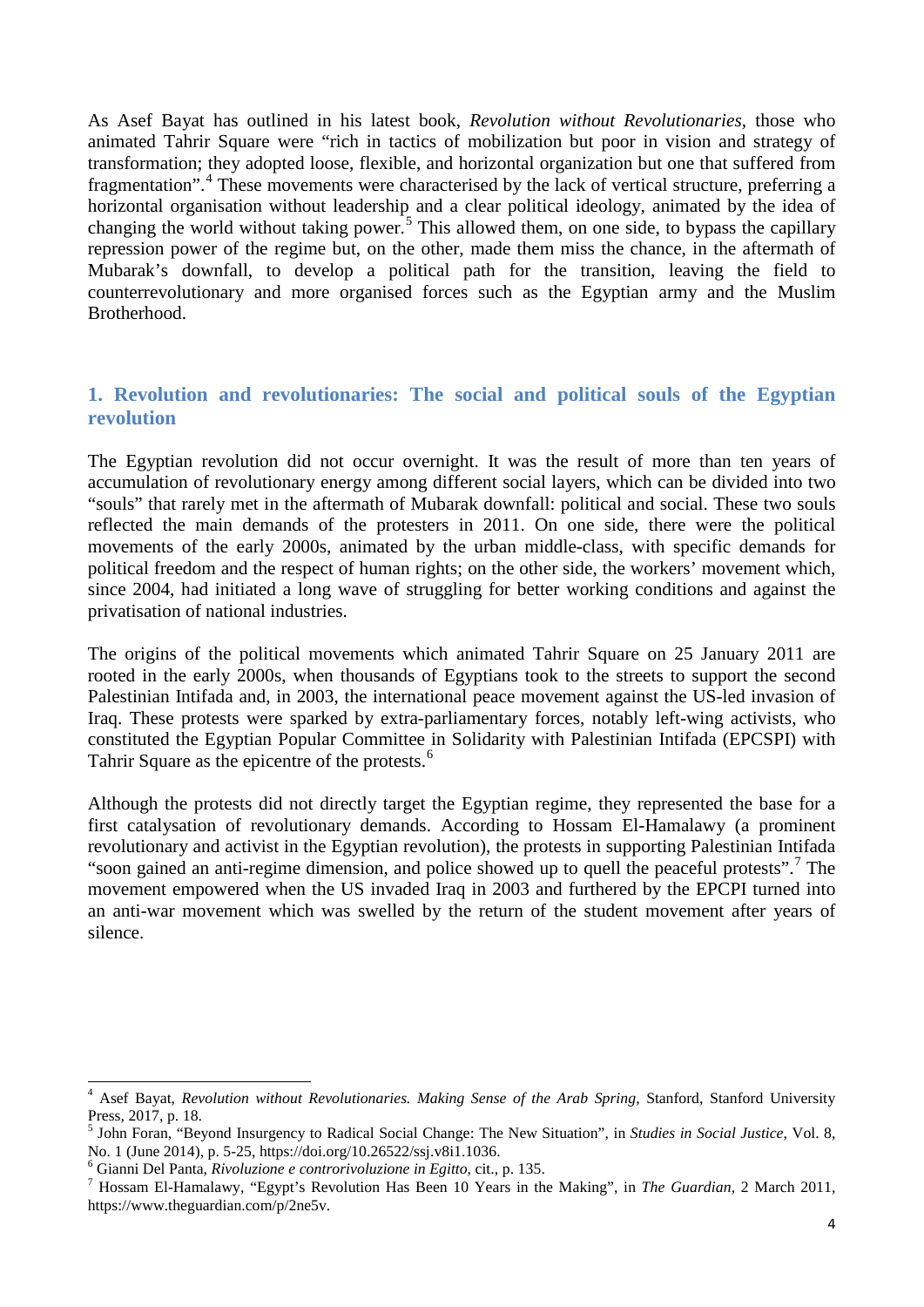This slow but increasing incubation of demands culminated with the first political attempts to reunite youth, activists and extra-parliamentary political parties under a unique umbrella. The first political experiment, which emerged in 2003, was the Egyptian Movement for Change, known as *Kifaya* (Enough!), which counted political and intellectual figures amongst its ranks.<sup>[8](#page-3-4)</sup> This movement was an alliance of 300 public personalities and political party leaders who aimed to counter the regime through street politics and political initiatives against the emergency law and the chronic corruption within high echelons of the regime.

If the protests in the early 2000 rarely targeted President Mubarak, *Kifaya* demonstrations were a direct attack against him.<sup>[9](#page-4-0)</sup> From this movement other committees and organisations were established in other cities both linked to and separated from *Kifaya* itself. These included the Youth Committee for Change, the Lawyers' Committee for Change, the Doctors' Committee for Change and the Workers' Committee for Change.<sup>[10](#page-4-1)</sup>

Due to the strong presence of Egyptian youth and students within the satellite organisations around *Kifaya*, this political front split in two. While the old generation of activists preferred to combine mobilisation with a reconstruction of the institutions "from below" with the aim of gaining a role in the national political arena, the young generation of activists were more inclined to continue the mobilisation and civil disobedience against the regime.<sup>[11](#page-4-2)</sup> These new political initiatives soon clashed due to internal divisions and the regime's repression, which picked up especially after the 2005 parliamentary elections when the largest oppositional force, the Muslim Brotherhood, by filing independent candidates gained 20 per cent of the seats.

Thus, even if the political demands fell into the void due to internal splits and regime repression tactics, in 2006, given the regime's implementation of neo-liberal policies, the other soul of the 25 January revolution came to the surface with huge waves of strikes within both the industrial and public sectors. As Joel Beinin outlined, "workers were by far the largest component of the burgeoning culture of protest in the 2000s that undermined the legitimacy of the Mubarak regime".<sup>[12](#page-4-3)</sup> The entry on the political scene of the workers' movement signalled a turning point in that "decade-long molecular process of accumulation of anti-regime energies".[13](#page-4-4)

<span id="page-4-5"></span>**.** 

<sup>&</sup>lt;sup>8</sup> Manar Shorbagy, "Understanding Kefaya: The New Politics in Egypt", in *Arab Studies Quarterly*, Vol. 29, No. 1 (Winter 2007), p. 39-60, at p. 43.

<span id="page-4-1"></span><span id="page-4-0"></span><sup>&</sup>lt;sup>9</sup> Ibid. <sup>10</sup> See transcript of a workshop on the strike movement in Egypt that took place at the sixth Cairo antiwar conference, held 27-30 March 2008: "Class Struggle in Egypt", in *International Socialist Review*, No. 59 (May-June 2008), https://isreview.org/issue/59/class-struggle-egypt.<br><sup>11</sup> Manar Shorbagy, "Understanding Kefaya", cit.<br><sup>12</sup> Joel Beinin, "The Rise of Egypt's Workers", in *Carnegie Papers*, June 2012, p. 1,

<span id="page-4-2"></span>

<span id="page-4-4"></span><span id="page-4-3"></span>https://carnegieendowment.org/publications/48689.<br><sup>13</sup> Gianni Del Panta, "The Role of the Egyptian Working Class in Mubarak's Ouster", in *Partecipazione e conflitto*, Vol. 9, No. 2 (2016), p. 615-639, at p. 615, https://doi.org/10.1285/i20356609v9i2p614.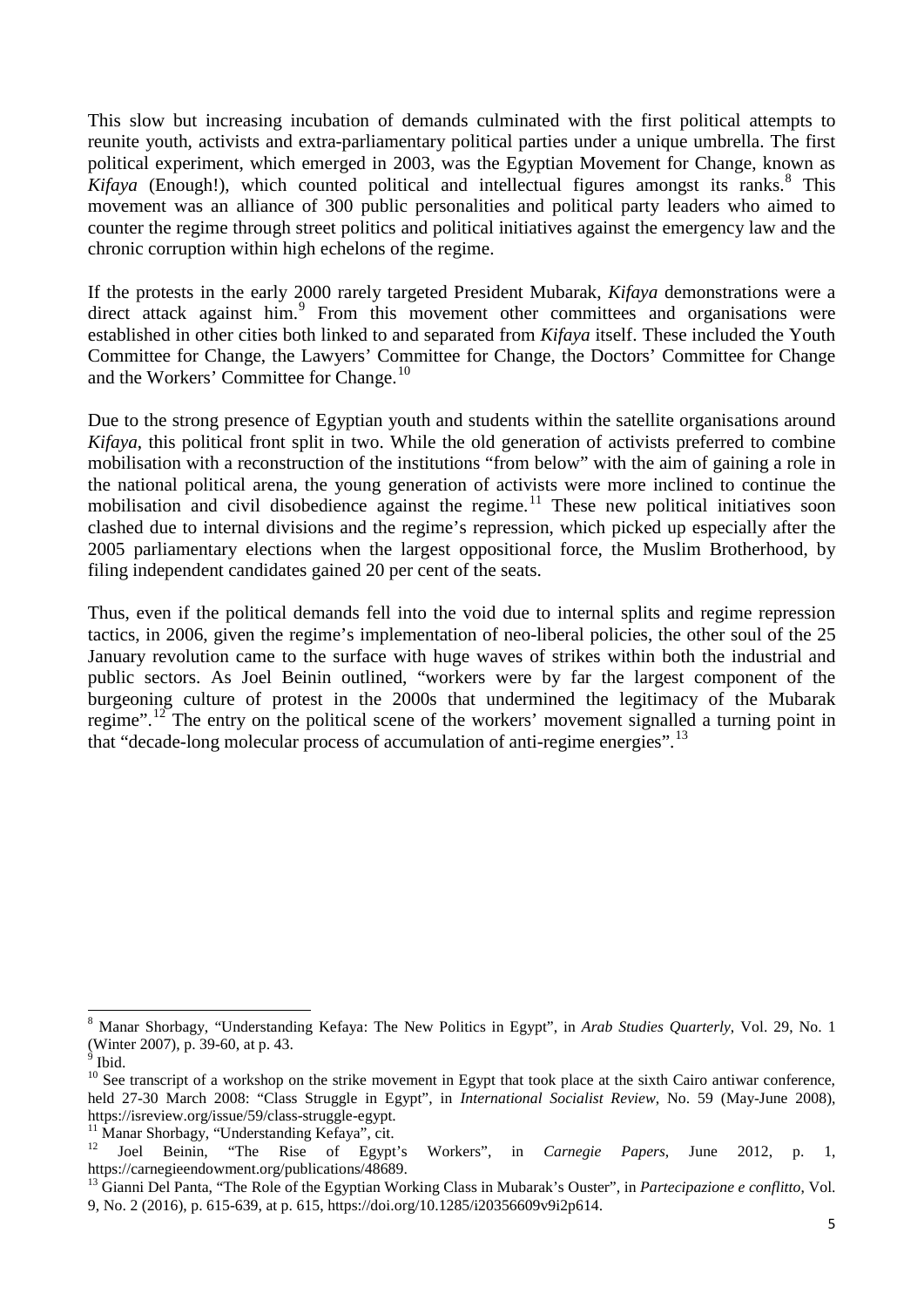The loss of purchasing power, the worsening of labour conditions and the privatisation of historical national industries increased workers' discontent towards the regime.<sup>[14](#page-4-5)</sup> Between July 2004 and March 2006, 80 public industries were sold and 200 industries were privatised.<sup>15</sup> Worker mobilisation peaked in December 2006 when more than 20,000 workers of the Misr Spinning and Weaving Company in Mahalla al-Kubra went on strike after the government did not keep its promise of an annual bonus.<sup>[16](#page-5-1)</sup> The government eventually did pay the bonuses, and the success of the workers pushed other textile sectors to stage similar protests in the following months: between December and March, more than 30,000 workers participated in strikes and protests.<sup>[17](#page-5-2)</sup>

Despite the strong opposition to the regime's privatisation and liberalisation plans, workers at that time did not engage in direct political demands. This, however, does not mean that the strikes did not have political effects. They represented a political challenge to the regime. The great wave of strikes was, *inter alia*, a direct assault on the Egyptian Trade Union Federation (ETUF), which was the only labour organisation permitted by the regime (since the Nasser era) and fully co-opted.<sup>[18](#page-5-3)</sup> In this context, workers openly criticised the trade union and started to call, despite the strong police assaults, for the removal of the old ETUF representatives within the organisation. In Mahalla, for example, workers collected more than 14,000 signatures demanding that the state-controlled union step down.<sup>[19](#page-5-4)</sup> The workers' mobilisation was political also in terms of challenging the regime's structures and *modus operandi* since even the "simplest expression of discontent [was] severely forbidden".<sup>[20](#page-5-5)</sup>

Women's defence groups also played a central role in this wave of protests representing, perhaps, the only political actor able to combine civil and social rights. In many factories, notably textile production, women accounted for 15 per cent of the total labour force.<sup>[21](#page-5-6)</sup> Women were also at the forefront of the *Kifaya* movement as well as of the workers' strikes.<sup>[22](#page-5-7)</sup> The struggle for women's rights was backed by many civil society organisations such as Al-Nadeem Centre (Centre for Rehabilitation of Victims of Violence and Torture) or by the Egyptian Initiative for Personal Rights, which supported victims of violence and harassment with legal and psychological services. The increasing violence of police against women's defence groups as well as against those who took part in the strikes augmented the discontent towards the regime. This rage increased the consciousness that women's emancipation could be reached only through the struggle against the regime and its patriarchal structure.

**.** 

<sup>&</sup>lt;sup>14</sup> Joel Beinin, "Civil Society, NGOs, and Egypt's 2011 Popular Uprising", in *South Atlantic Quarterly*, Vol. 113, No. 2

<span id="page-5-0"></span><sup>(2014),</sup> p. 396-406. <sup>15</sup> Nadia Ramsis Farah, *Egyptian Political Economy. Power Relations in Development*, Cairo/New York, The American

<span id="page-5-1"></span><sup>&</sup>lt;sup>16</sup> Ann Alexander and Mostafa Bassiouny, *Bread, Freedom, Social Justice. Workers and the Egyptian Revolution*, London, Zed Books, 2014.

<span id="page-5-2"></span><sup>17</sup> Joel Beinin and Hossam El-Hamalawy, "Egyptian Textile Workers Confront the New Economic Order", in *Middle*  East Report Online, 25 March 2007, https://merip.org/?p=1314.<br><sup>18</sup> Ibid.<br><sup>19</sup> "Class Struggle in Egypt", cit.<br><sup>20</sup> Gianni Del Panta, "The Role of the Egyptian Working Class in Mubarak's Ouster", cit., p. 620.<br><sup>21</sup> Adam Han

<span id="page-5-3"></span>

<span id="page-5-4"></span>

<span id="page-5-5"></span>

<span id="page-5-6"></span>Books, 2013, p. 59. <sup>22</sup> Rabab El-Mahdi, "Does Political Islam Impede Gender-Based Mobilization? The Case of Egypt", in *Totalitarian* 

<span id="page-5-7"></span>*Movements and Political Religions*, Vol. 11, No. 3-4 (September-December 2010), p. 379-396.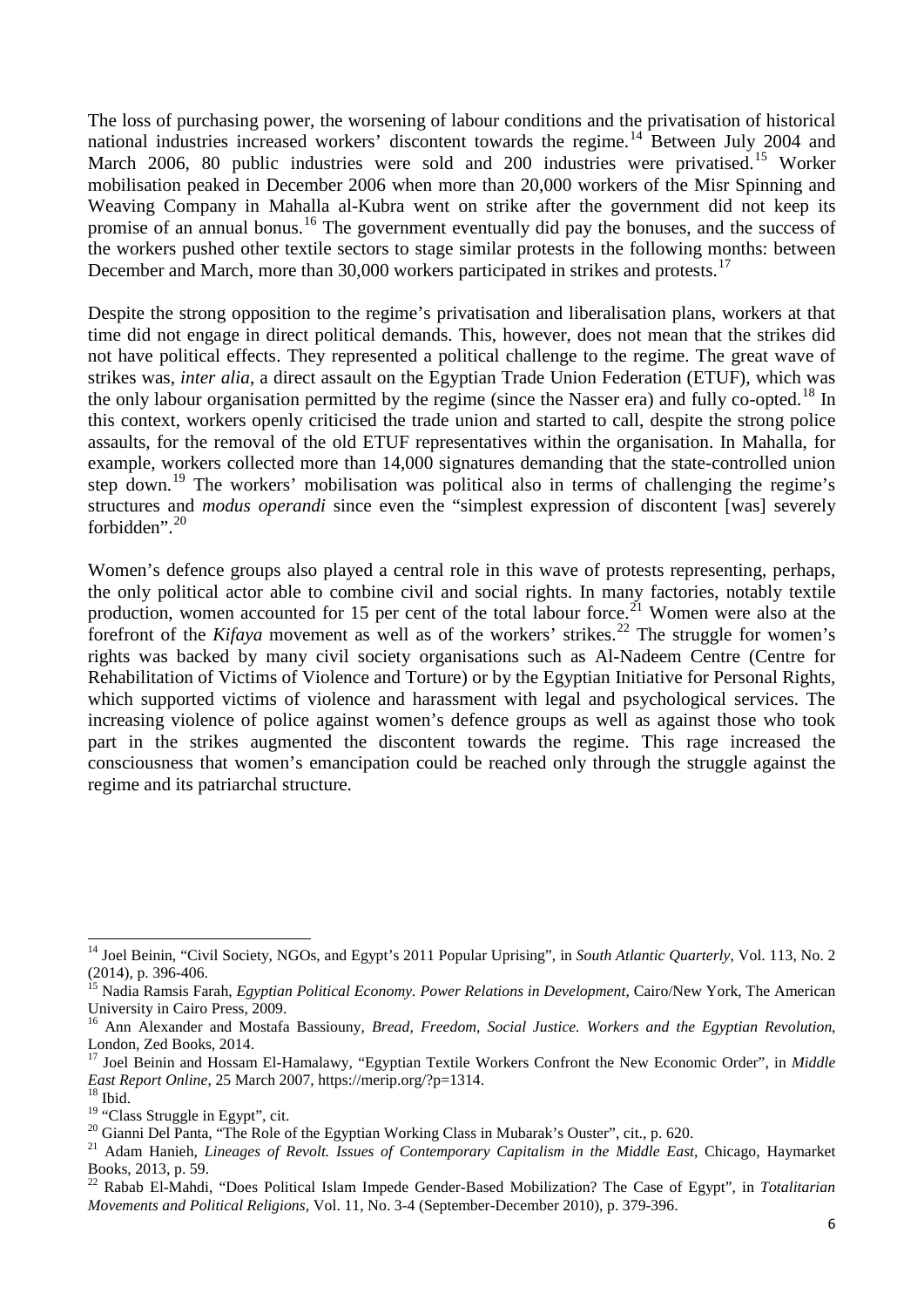Despite this great mobilisation of the social and political souls of the Egyptian revolution, these two sides rarely converged either before or in the aftermath of the Mubarak downfall. On the workers' side, the labour movement rarely advanced political demands and it always "mistrusted the opposition [political] intelligentsia as outsiders who sought to impose their own agenda".<sup>[23](#page-5-1)</sup> This was very visible in the attempt of the newly born 6 April Movement during the strikes in Mahalla in 2008 to support workers in their demand for political reform. In 2008, the 6 April Movement started launching a solidarity campaign on Facebook for workers protesting in the Delta industrial city of Mahalla al-Kubra. The workers, however, did not welcome the 6 April Movement's support especially due to their fear of the regime's reaction.<sup>[24](#page-6-1)</sup> Indeed, as Nadine Abdalla outlined: "Hosni Mubarak's regime carefully distinguished between peoples' demands – those referring to their socioeconomic situations and those touching on political issues. Any kind of linkage was considered a red line not to be crossed".<sup>[25](#page-6-2)</sup>

On the political side, the extra-parliamentary political forces, such as *Kifaya* and other political parties or movements, did not regard workers as social and political change actors. This was mainly due to the elitist character of the political parties within *Kifaya* and, as for the youth movements, due to the difference in terms of mobilisation tools (for the youth movement, the new social networks) and scant trust in the new political actors in the country.<sup>[26](#page-6-3)</sup> Only on a few occasions did political figures of the left such as Khaled Ali, director of the Egyptian Centre for Economic and Social Rights, attempt to link "workers' economic demands to political demands toward the very end of the Mubarak era".[27](#page-6-4) This disenchantment towards the political parties and forces, not only by workers but at a broader social level, was the effect of the political legacy of the traditional political forces and the presence of another strong actor: the Muslim Brotherhood. As will be outlined in the next paragraph, the polarisation of the political forces (the so-called traditional secular forces and the Muslim Brotherhood and Islamists in general) and their electoral competition within the Mubarak regime kept up, on the one hand, the facade of democracy and, on the other hand, weakened the political forces by pitting them against each other.<sup>[28](#page-6-5)</sup>

#### <span id="page-6-0"></span>**2. From Mubarak to al-Sisi: Playing with traditional oppositions**

People on the eve of the 25 January revolution were disenchanted with political forces in Egypt due to their strict relations with the ruling party and regime. Among those who called for demonstrations there was not, formally, any opposition force. On that day the Tagammu' Party closed its headquarters in respect for the police forces,<sup>[29](#page-6-6)</sup> and the Wafd Party stayed out of the protests.<sup>[30](#page-6-7)</sup> This was different for the Muslim Brotherhood (MB). While the organisation officially refused to participate in the protests, a majority of its youth activists did take to the streets and were among the demonstrators.

<span id="page-6-8"></span><sup>&</sup>lt;sup>23</sup> Joel Beinin, "The Rise of Egypt's Workers", cit., p. 6-7.

<span id="page-6-1"></span><sup>&</sup>lt;sup>24</sup> Nadine Abdalla, "Egypt's Workers – From Protest Movement to Organized Labor", in *SWP Comments*, No. 32 (October 2012), https://www.swp-berlin.org/en/publication/egypts-workers. <sup>25</sup> Ibid., p. 2. <sup>26</sup> Holger Albrecht, *Raging Against the Machine. Political Opposition under Authoritarianism in Egypt*, Syracuse,

<span id="page-6-2"></span>

<span id="page-6-3"></span>Syracuse University Press, 2013, p. 89.<br><sup>27</sup> Joel Beinin, "The Rise of Egypt's Workers", cit., p. 6.

<span id="page-6-4"></span>

<span id="page-6-5"></span><sup>&</sup>lt;sup>28</sup> Maye Kassem, *Egyptian Politics. The Dynamics of Authoritarian Rule*, Boulder/London, Lynne Rienner, 2004, p. 141-145.<br> $^{29}$  25 January was originally the police celebration.

<span id="page-6-6"></span>

<span id="page-6-7"></span><sup>&</sup>lt;sup>30</sup> Gianni Del Panta, *Rivoluzione e controrivoluzione*, cit., 159-160.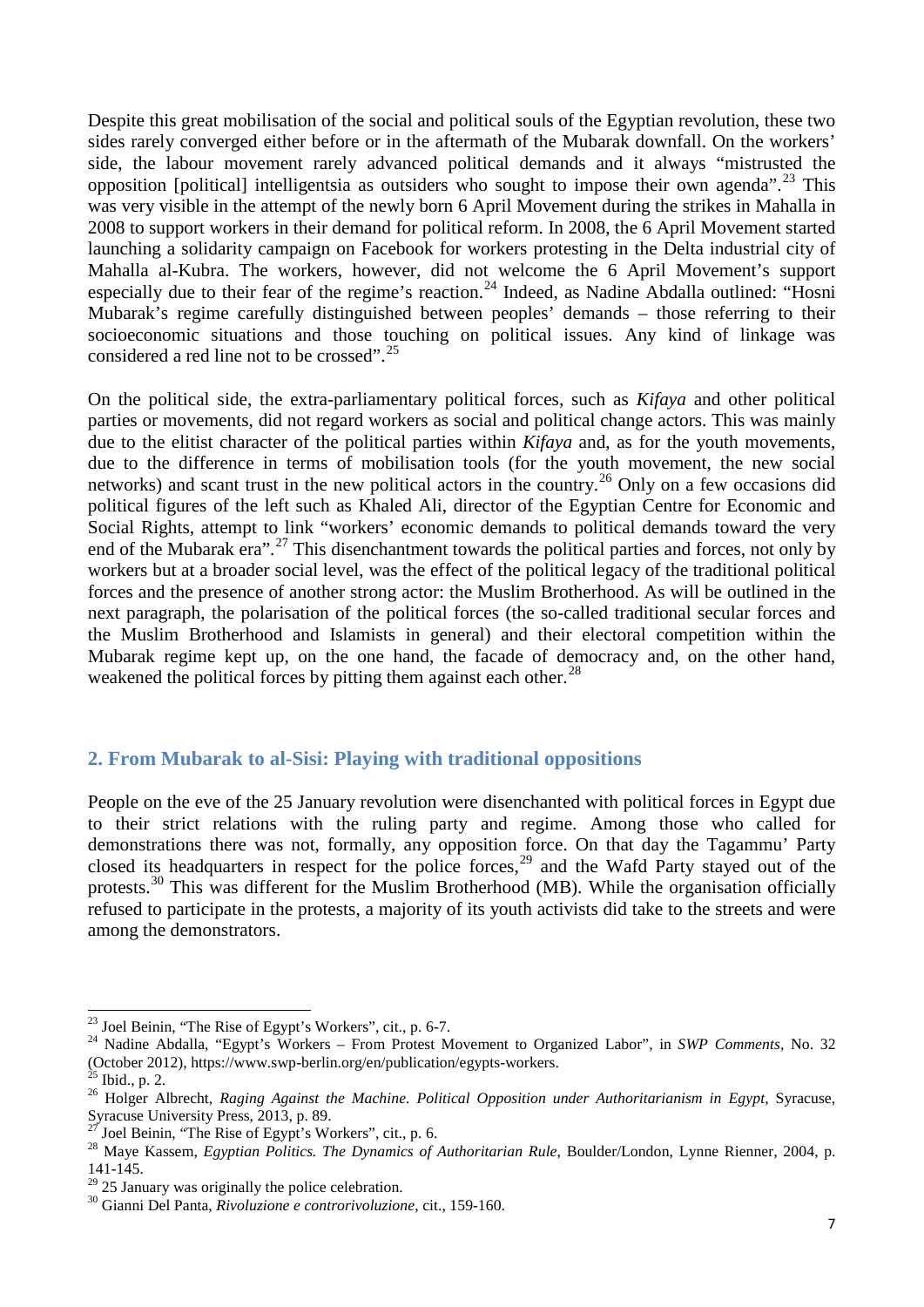This reluctant behaviour of the traditional political forces was mainly due to their relationship with the regime. Their presence within the political arena was useful to maintain and legitimate the façade of democracy, which made them pawns and therefore, agents of the regime.<sup>[31](#page-6-8)</sup> They were pawns because they passively legitimised the fake democracy of the regime through their participation in elections, while also making agreements on parliamentary seats. They were agents because they used the regime's capacity to repress opposition if one of the two main rivalries (secularists and Islamists) demonstrated a supremacy in terms of presence within professional associations or in electoral turnouts.<sup>[32](#page-7-0)</sup> If the traditional secularist forces maintained their political presence within the political arena thanks to the regime's support, the Muslim Brotherhood developed during the 1980s and 1990s a gradual capillary penetration of the society.

The MB, since the 1970s, has been characterised by two internal currents. One was the conservative wing, linked to the Guidance Council, which led them for example speak about religion in ideological terms and depict the installation of Islamic State as major goal. The other, born within university campuses, self-defined as reformist and was more active and inclined to penetrate the society, notably the unions and professional organisations.<sup>[33](#page-7-1)</sup>

The crisis of Nasserism and the initial liberalisation under Anwar al-Sadat in the 1970s and 1980s witnessed a rapid decline of all the social services, which were gradually replaced with charity associations run by the Brotherhood. These activities went in parallel with political engagement, especially within the professional associations where they were able to guarantee services. Insurance, benefits and social protection were the backbone of the popularity of the MB among public workers and middle-class professionals.<sup>[34](#page-7-2)</sup>

If during the 1990s the movement maintained a conservative vision of the power, starting from the 2000s it shifted towards more secular issues such as political rights, socioeconomic policies and human rights violations.<sup>[35](#page-7-3)</sup> This corresponded also to the ambition of the MB to form its own political party. The key moment was the 2005 elections when the MB won 20 per cent of the parliament seats. From this moment on the organisation pushed for political reform, especially related to the political freedoms.<sup>[36](#page-7-4)</sup> The Egyptian regime responded by pushing through constitutional amendments that would limit political parties linked to religious ideology and by repressing all those who were opposing the regime. $37$ 

The National Security (*Amn al-Marzkazi*) and the police became more and more violent towards anyone who expressed hostility to the regime. The assassination by the police forces of an innocent youth, Khaled Said, in Alexandria in 2010 fuelled the rage of millions of Egyptians after his tormented body was published by his family on Facebook. Discontent grew especially after the fraudulent nature of the parliamentary elections in November 2010 and after Muhammed Bouazizi set himself on fire in Tunisia, kicking off the Tunisian revolution in December 2010.

<sup>&</sup>lt;sup>31</sup> Holger Albrecht, Raging Against the Machine, cit.

<span id="page-7-0"></span><sup>&</sup>lt;sup>32</sup> Hesham Al-Awadi, *The Muslim Brothers in Pursuit of Legitimacy. Power and Political Islam in Egypt Under Mubarak*, London/New York, I.B. Tauris, 2014.<br><sup>33</sup> Barbara Zollner, "The Brotherhood in Transition: An Analysis of the Organization's Mobilizing Capacity", in Peter

<span id="page-7-6"></span><span id="page-7-1"></span>Lintl, Christian Thuselt and Christian Wolff (eds), *Religiöse Bewegungen als politische Akteure im Nahen Osten*, Baden-Baden, Nomos, 2016, p. 43-70.<br><sup>34</sup> Ibid., p. 51.<br><sup>35</sup> Amr Hamzawi and Nathan J. Brown, "The Egyptian Muslim Brotherhood: Islamist Participation in a Closing

<span id="page-7-3"></span><span id="page-7-2"></span>Political Environment", in *Carnegie Papers*, No. 19 (March 2010), https://carnegieendowment.org/publications/40318.<br><sup>36</sup> Ibid. <sup>37</sup> Ibid.

<span id="page-7-5"></span><span id="page-7-4"></span>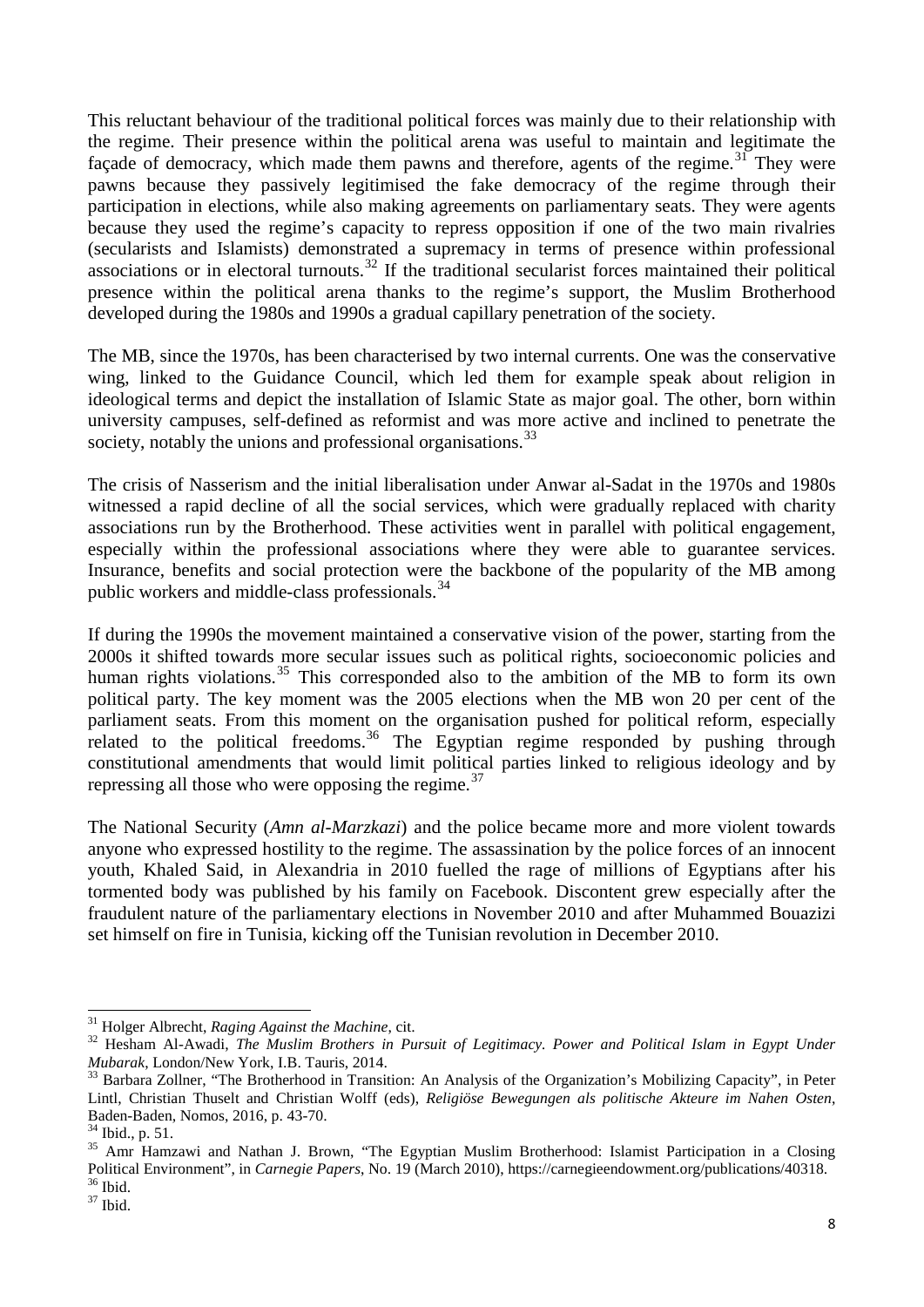The downfall of the Mubarak regime was possible thanks to several factors, which combined altogether during the glorious 18 days of Tahrir. All political forces together with the urban proletariat and the workers contributed to putting an end to three decades of authoritarian rule. Although the final say was in the hands of the army, which refused to crack down on workers and common Egyptians, the huge wave of mass protests led to Mubarak's resignation and to the start of the political transition.

In addition, the move of the army came after talks with the US administration which called, through the then President Obama, on the military to make concrete steps towards the transition.

The army in Egypt symbolised for both the people and some political parties a progressive body which could direct the transition.<sup>[38](#page-7-6)</sup> Indeed, the army, notably in the last decade before the revolution, remained a relatively distant partner of the Mubarak regime and this sheltered it from the people's rage.<sup>[39](#page-8-0)</sup> The target of the Tahrir demonstrations was the old dictator and his inner circle represented by his son Gamal and the National Democratic Party (NDP). Furthermore, the choice of the army to support the removal of the long-standing president was due to Mubarak's attempts to discriminate against it in favour of the police and to diminish its economic weight by favouring the emergence, since the early 2000s, of a super-capitalist class<sup>[40](#page-8-1)</sup> sponsored by Mubarak's son Gamal. Gamal's intent was to create his own inner circle to engage support for his future presidency, while limiting the role of the old guard of the regime represented partly by figures linked to the army who could obstruct his ambition to be the new president.

Before the revolution two main factions have been fighting within the regime: on one side, the old guard which considered the State capitalism, even in a neo-liberal form, a stronghold to be maintained; on the other, the new guard, led by Gamal Mubarak more opened to the West, and other global powers.<sup>[41](#page-8-2)</sup>

The platform to realise this project was the NDP which, since the 1980s, gave the regime the political base within both the institutions and the society. The party, in addition, was a vehicle to promote Gamal Mubarak's aspirations as his father's successor. This political move weakened the NDP especially after Gamal Mubarak created, in 2002, the "Future Generation" project within the party with the aim of promoting himself as the new leader and the "natural successor" of his father for the presidency.  $42$ 

This was one of the main reasons which led the Egyptian military and part of the old guard of the regime to abandon Mubarak and back his downfall from above, as the protesters were demanding. The objective of the army was to protect its huge economic interests, prevent any civilian force from controlling the defence budget, and avoid a dangerous power vacuum. Indeed, the decision not to repress the protests earned the army the title of "saviour of the nation" and led some groups to launch the slogan in Tahrir "*al-gaish w al-sha'ab yid wahda*" (the army and the people are one thing).

<span id="page-8-4"></span><sup>38</sup> Gianni Del Panta, *Rivoluzione e controrivoluzione*, cit., p. 192.

<span id="page-8-1"></span><span id="page-8-0"></span><sup>39</sup> Ibid. 40 Daniela Pioppi, "Playing with Fire. The Muslim Brotherhood and the Egyptian Leviathan", in *The International Spectator*, Vol. 48, No. 4 (December 2013), p. 51-68. <sup>41</sup> Gennaro Gervasio interview, "Uno sguardo sull'Egitto", in *Potere al Popolo*, 16 October 2019,

<span id="page-8-2"></span>https://poterealpopolo.org/?p=45577. <sup>42</sup> Gianni Del Panta, *Rivoluzione e controrivoluzione*, cit., p. 127.

<span id="page-8-3"></span>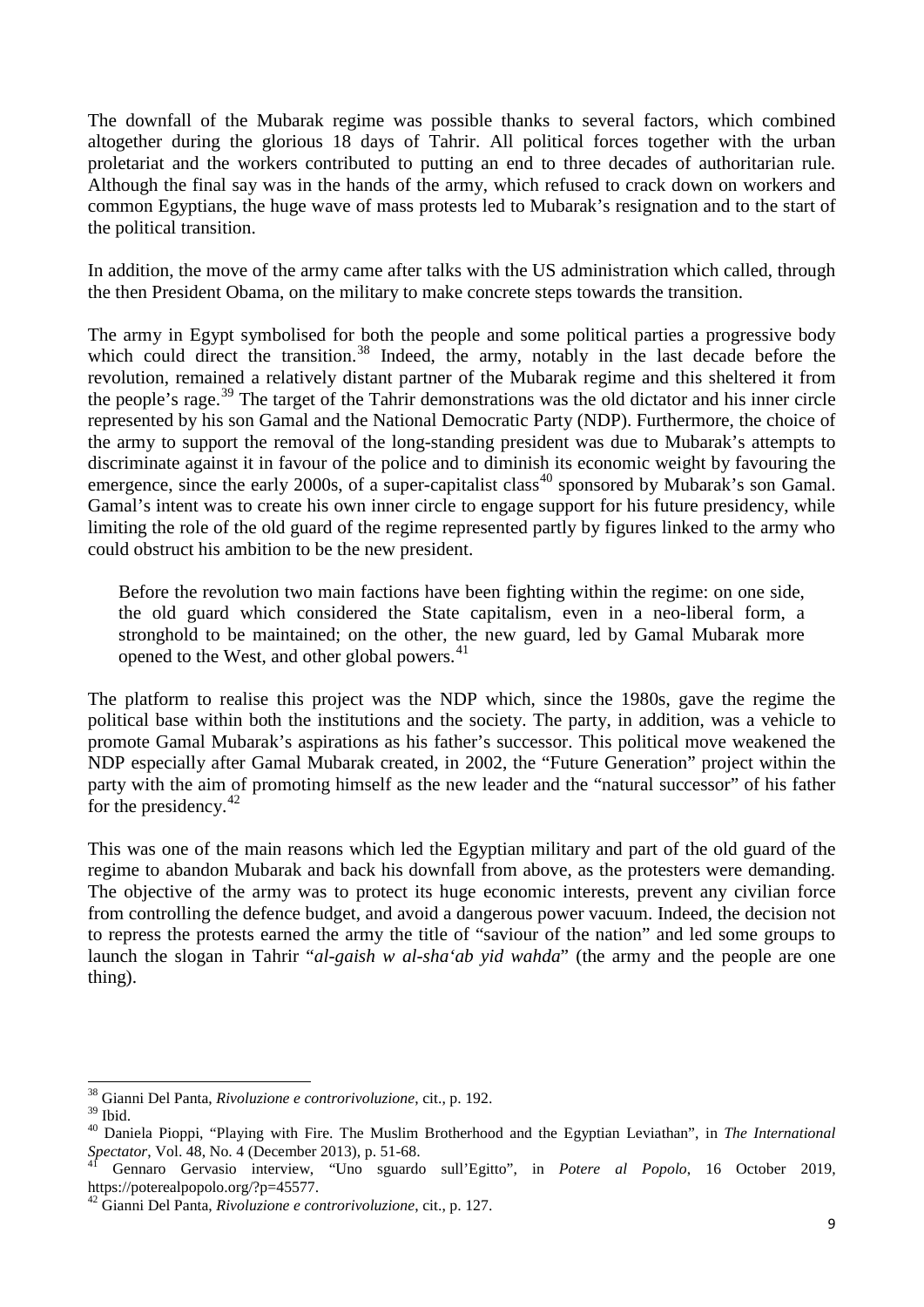Beyond this narrative, what legitimated the leading role of the army was the rapid splitting of the Square protesters and the marriage between the military and the Muslim Brotherhood. With Mubarak's resignation, the movements which animated the revolution were divided between those who wanted to continue to occupy the Square (6 April Movement, leftist parties and other youth movements) and those who expressed their willingness to initiate the political transition (liberals, Islamists and right- wing parties). $43$ 

The lack of political experience of these new political actors and their internal disorganisation favoured the rise of the Muslim Brotherhood. The downfall of Mubarak gave the MB the possibility to build its own political party, *Hizb al-hurriya wa al-'adala* (the Freedom and Justice Party, FJP) and formally enter the political arena.<sup>[44](#page-9-0)</sup> Despite the MB being prevented from creating its own political party, the organisation, since its return to the social-political scene in 1970s, was able to build and develop what many scholars defined as *al-Tanzim* (the organisation),<sup>[45](#page-9-1)</sup> namely a rigid and vertical structure that enabled the MB to penetrate the whole fabric of the Egyptian society, from neighbourhoods to governorates and economic sectors. This rigid structure and the experience acquired in the last decade within the political institution under Mubarak allowed the MB to deal with the politics of the transition.

The "arranged marriage" between the MB and the Egyptian army<sup>[46](#page-9-2)</sup> (more precisely the Supreme Council of the Armed Forces, or SCAF) was of the result of these two actors seizing the opportunity that the revolution had given them. The arrangement would give the military the political platform to lead the transition and avoid the revolutionary movements, while the MB was given the chance to establish a real party in the political context $t^{47}$  $t^{47}$  $t^{47}$  and to extend its cultural and moral views within the society.<sup>[48](#page-9-4)</sup> This alliance, however, declined at the end of 2011 and in 2012 during the parliamentary and presidential elections, when the Muslim Brotherhood conquered the majority of seats in the parliament and the presidency with Muhammed Morsi.

In the first phase of his presidency, Morsi had limited powers (the SCAF was still in control), but things changed as the newly elected president fired all top brass and appointed General Abd al-Fattah al-Sisi as minister of defence. Matters worsened as the economic crisis increased. In 2012 the unemployment rate reached a peak of 12.60 per cent (the highest since 1995), and prices increased by 36 per cent in 2013. In addition, national reserves decreased from 36 billion dollars in January 2011 to 15 billion dollars in 2012, while the annual deficit skyrocketed to 30 billion dollars in the same year.<sup>[49](#page-9-5)</sup> The last straw was the constitutional declaration in November 2012, when President Morsi assumed full powers and put himself above any control from other institutions.<sup>[50](#page-9-6)</sup>

**.** 

<span id="page-9-0"></span><sup>&</sup>lt;sup>43</sup> Brecht de Smet, *Gramsci on Tahrir. Revolution and Counter Revolution in Egypt*, London, Pluto Press, 2016.<br><sup>44</sup> Daniela Pioppi, "Playing with Fire", cit., p. 57.<br><sup>45</sup> Hesham Al-Awadi, *The Muslim Brothers in Pursuit* 

<span id="page-9-1"></span>

<span id="page-9-2"></span>

<span id="page-9-3"></span>

<span id="page-9-7"></span><span id="page-9-5"></span><span id="page-9-4"></span><sup>49</sup> For figures, see: Macrotrends: *Egypt Unemployment Rate 1991-2021*, https://www.macrotrends.net/countries/EGY/egypt/unemployment-rate; Philip Marfleet, *Egypt. Contested Revolution*, London, Pluto Press, 2016, p. 136-137.<br><sup>50</sup> Gennaro Gervasio, "Egitto, la transizione interrotta", cit., p. 73; Daniela Pioppi, "Playing with Fire", cit., p. 61.

<span id="page-9-6"></span>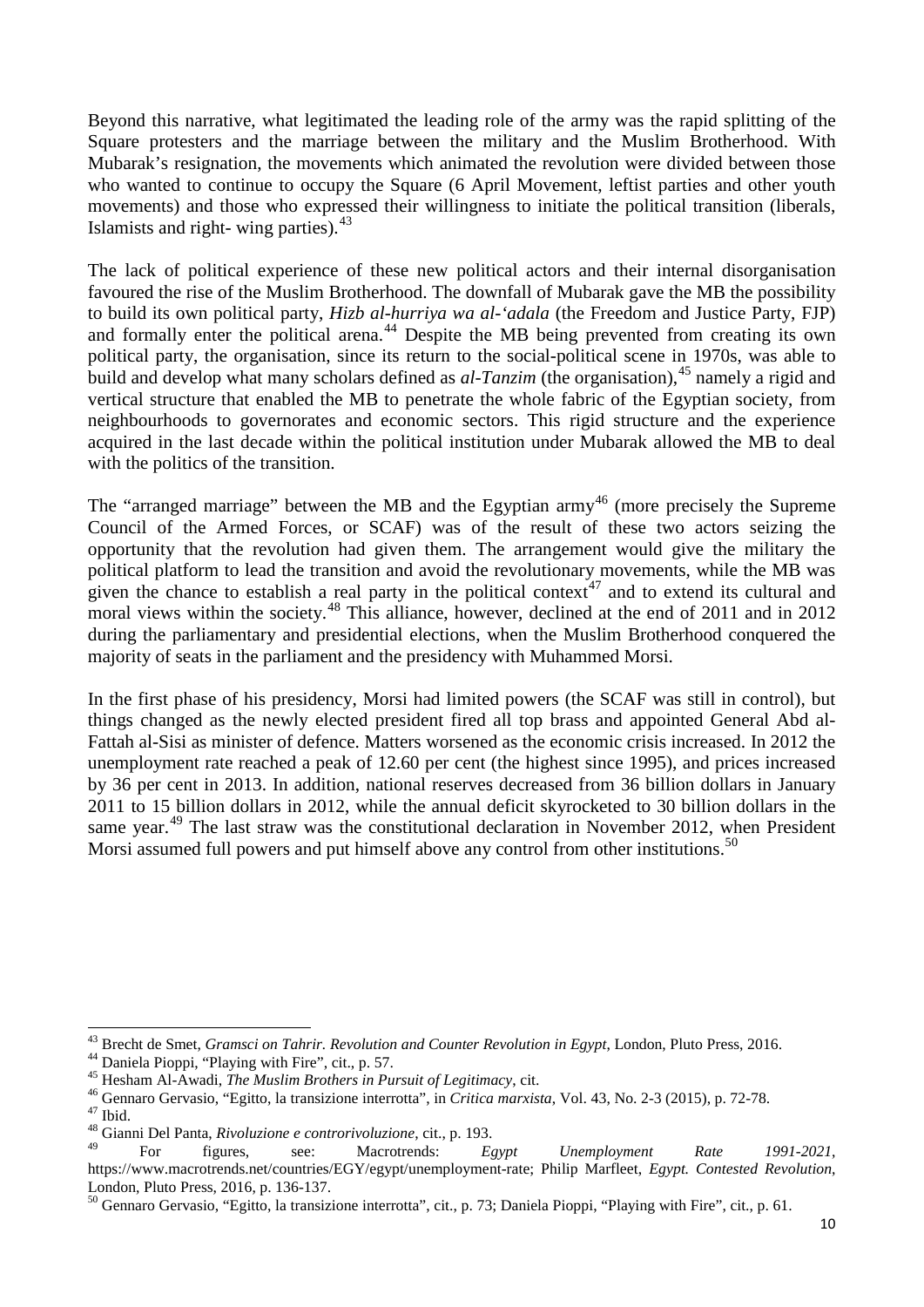Morsi's move provoked a wrathful response from the opposition parties, which constituted the *Jabhat al-inqadh al-watani* (National Salvation Front). This political initiative was constituted by the traditional opposition forces, among them al-Wafd, al-Tagammu', Free Egyptians Party (led by the businessmen Sawaris) and the Constitution Party (led by former head of the International Atomic Energy Agency and Nobel Peace Prize laureate Mohamed ElBaradei). The aim of the National Salvation Front was to restore the democratic transition in Egypt and avoid the "Brotherisation" of the country.

Protests and marches spread all over the country. In April 2013, five activists formed *Tamarrud* (Rebellion), which brought together traditional political forces, youth movements, the former members of the so-called *Fulul* (figures linked to the ancient regime) and also embittered MB supporters, with the aim of bringing Morsi down.<sup>[51](#page-9-7)</sup> *Tamarrud* culminated with General al-Sisi's coup on 3 July 2013, which marked the end of the revolutionary process and the triumph of the counterrevolutionary phase. The unpopular political decision of Morsi pushed the army to intervene in order to preserve their own interests and avoid a perennial unstable situation.

Al-Sisi was able to present himself to the people as their saviour from the barbarity of the Islamist forces. The worker leader Kamal Abu Aita (a prominent figure and leader of the Egyptian Federation of the Independent Trade Unions) became Labour Minister while the Socialist Hamdin Sabbahi (former presidential candidate and one of the most popular figures in Tahrir) and Mohamed ElBaradei (the first figure to challenge the Mubarak regime in 2010 as presidential candidate) were appointed as vice-presidents of the first presidency of Adly Mansour.

The support of those political figures, who were protagonists in the Square, provoked a gradual demobilisation of the movements and the Square itself. Only few continued to mobilise but the rise in power of al-Sisi marked the capitulation of the revolutionary movements. The increasing political polarisation of the country between Islamist and non-Islamist forces exacerbated the social and political contradictions. The revolution and revolutionaries, from that moment on, were but agents of external powers, such as Turkey or Qatar (sympathetic to the MB), while the new regime elevated itself as the unique force to avoid a "Syria scenario" and the spread of radical groups. Many who supported the protests and had been protagonists of the great popular movements in 2011 now felt in the hands of the counterrevolutionary forces.

### <span id="page-10-0"></span>**3. The US, EU and regional powers in the transition**

The Egyptian uprising took Europe by surprise. Catherine Ashton, the former High Representative of the European Union for Foreign Affairs and Security Policy, issued the EU's first declaration on Egyptian events only on 27 January 2011, claiming:

<span id="page-10-2"></span>I call on the Egyptian authorities to fully respect and protect the rights of their citizens to manifest their political aspirations by means of peaceful demonstrations. The voices calling for the full respect of their political, social and economic rights should be listened to carefully.<sup>[52](#page-10-1)</sup>

<sup>&</sup>lt;sup>51</sup> Daniela Pioppi, "Playing with Fire", cit., p. 74.

<span id="page-10-1"></span><sup>&</sup>lt;sup>52</sup> European External Action Service (EEAS), *Statement by the EU High Representative Catherine Ashton on the Events in Egypt*, 27 January 2011, https://www.consilium.europa.eu/uedocs/cms\_Data/docs/pressdata/EN/foraff/118963.pdf.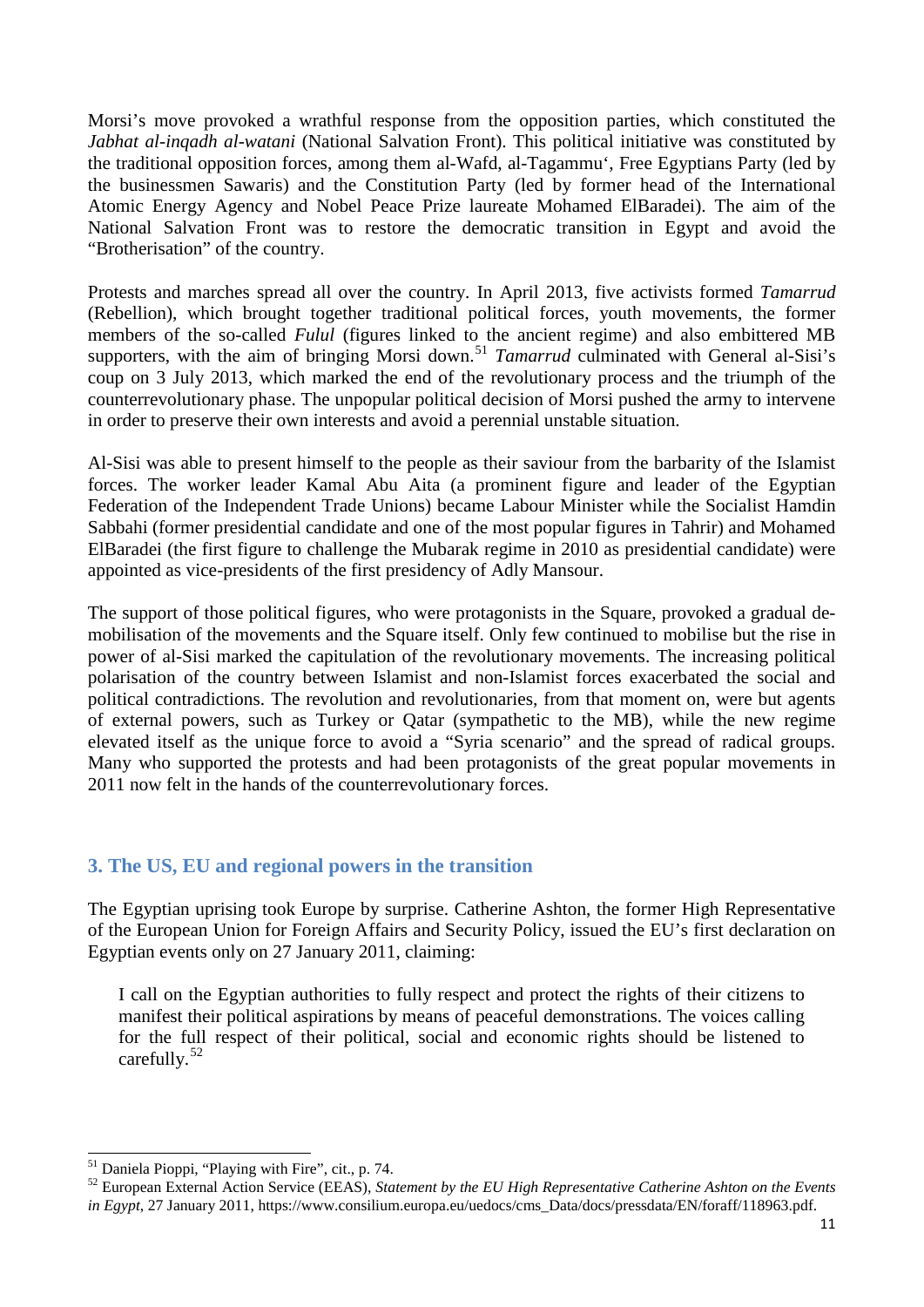This was due to the Union's tendency to look first at what the US would do. The Council Conclusions on Egypt, in which the EU called for a political transition, came only after the Obama administration decided, after talks with the high ranks of the army, to sideline Mubarak and his inner circle. $53$ 

The victory of the Muslim Brotherhood in parliamentary and presidential elections represented both a continuity and a rupture with the past in terms of foreign policy and international relations. Morsi's presidency was characterised by a rapprochement with Iran, marked by the president's visit to Tehran in 2012, the first since  $1979, ^{54}$  $1979, ^{54}$  $1979, ^{54}$  and the tight relations with the Palestinian branch of the MB, Hamas. At the same time, even though the Iranian-Egyptian rapprochement alarmed the US administration, Morsi maintained strong links with then President Barak Obama who saw the Muslim Brotherhood as an actor which could deliver reforms.<sup>[55](#page-11-1)</sup> Furthermore, in his 2009 speech in Cairo Obama underlined the change, at least on paper, in the approach of the US to the Middle East and more particularly in terms of democracy:

I know there has been controversy about the promotion of democracy in recent years, and much of this controversy is connected to the war in Iraq. […] No system of government can or should be imposed by one nation by any other. That does not lessen my commitment, however, to governments that reflect the will of the people.<sup>[56](#page-11-2)</sup>

Things also improved as Morsi mediated a ceasefire between Hamas and Israel in 2012. This move was welcomed by Washington, representing the green light for the external legitimisation that Morsi needed. At the same time, this US endorsement created discontent, and even rage, in the conservative regimes in the Gulf, which have always considered the MB as a threat to their dynastic security.<sup>[57](#page-11-3)</sup> Headed by the Kingdom of Saudi Arabia (KSA) and the United Arab Emirates (UAE), the Gulf countries accused the Obama administration of being a lackey of the MB.<sup>[58](#page-11-4)</sup> This rhetoric, along with the one whereby Morsi wanted to transform Egypt into an Islamic Republic, was then reinforced by the centralisation of powers by the MB President, which opened the way, as we have seen above, to the huge wave of protests followed by the coup of the Minister of Defence al-Sisi in July 2013. In the eyes of the Gulf monarchies, al-Sisi represents the stabilising figure that has prevented the rise of Islamism (i.e., the MB) in Egypt.

On the regional level, the July 2013 massacre of Rabaa al-Adawiyya, in which about 900 pro-Morsi protesters were killed by the Egyptian security forces, was one followed by al-Sisi's attacks against Qatar and Turkey, which, in the eyes of the regime, were plotting against Egypt by supporting the MB. In this context, the Egyptian internal polarisation was deeply influenced by the regional split among the "conservative bloc" (the KSA and the UAE) and the Islamist one.

<sup>53</sup> Edmund Blair and Samia Nakhoul, "Obama Demands Change as Mubarak Meets Army", in *Reuters*, 30 January 2011, https://www.reuters.com/article/us-egypt-idUSTRE70O3UW20110130. <sup>54</sup> Azzurra Meringolo, "From Morsi to Al-Sisi: Foreign Policy at the Service of Domestic Policy", in *Insight Egypt*, No.

<span id="page-11-5"></span><span id="page-11-0"></span><sup>8 (</sup>March 2015), p. 3, https://www.iai.it/en/node/3965.

<span id="page-11-1"></span><sup>55</sup> Alain Gresh, "Barack Obama, 'Lackey" of Egypt's Muslim Brotherhood", in *Orient XXI*, 13 September 2018, https://orientxxi.info/magazine/barack-obama-lackey-of-egypt-s-muslim-brotherhood,2623. <sup>56</sup> US Presidency, *Remarks by the President on a New Beginning*, Cairo University, 4 June 2009,

<span id="page-11-3"></span><span id="page-11-2"></span>https://obamawhitehouse.archives.gov/the-press-office/remarks-president-cairo-university-6-04-09. <sup>57</sup> Eric Trager, "The Muslim Brotherhood Is the Root of the Qatar Crisis", in *The Atlantic*, 2 July 2017, https://www.theatlantic.com/international/archive/2017/07/muslim-brotherhood-qatar/532380; Alexey Khlebnikov, "The New Ideological Threat to the GCC: Implications for the Qatari-Saudi Rivalry", in *Strategic Assessment*, Vol. 17,

<span id="page-11-4"></span>No. 4 (January 2015), p. 17-28, https://www.inss.org.il/?p=62216. <sup>58</sup> Alain Gresh, "Barack Obama, 'Lackey" of Egypt's Muslim Brotherhood", cit.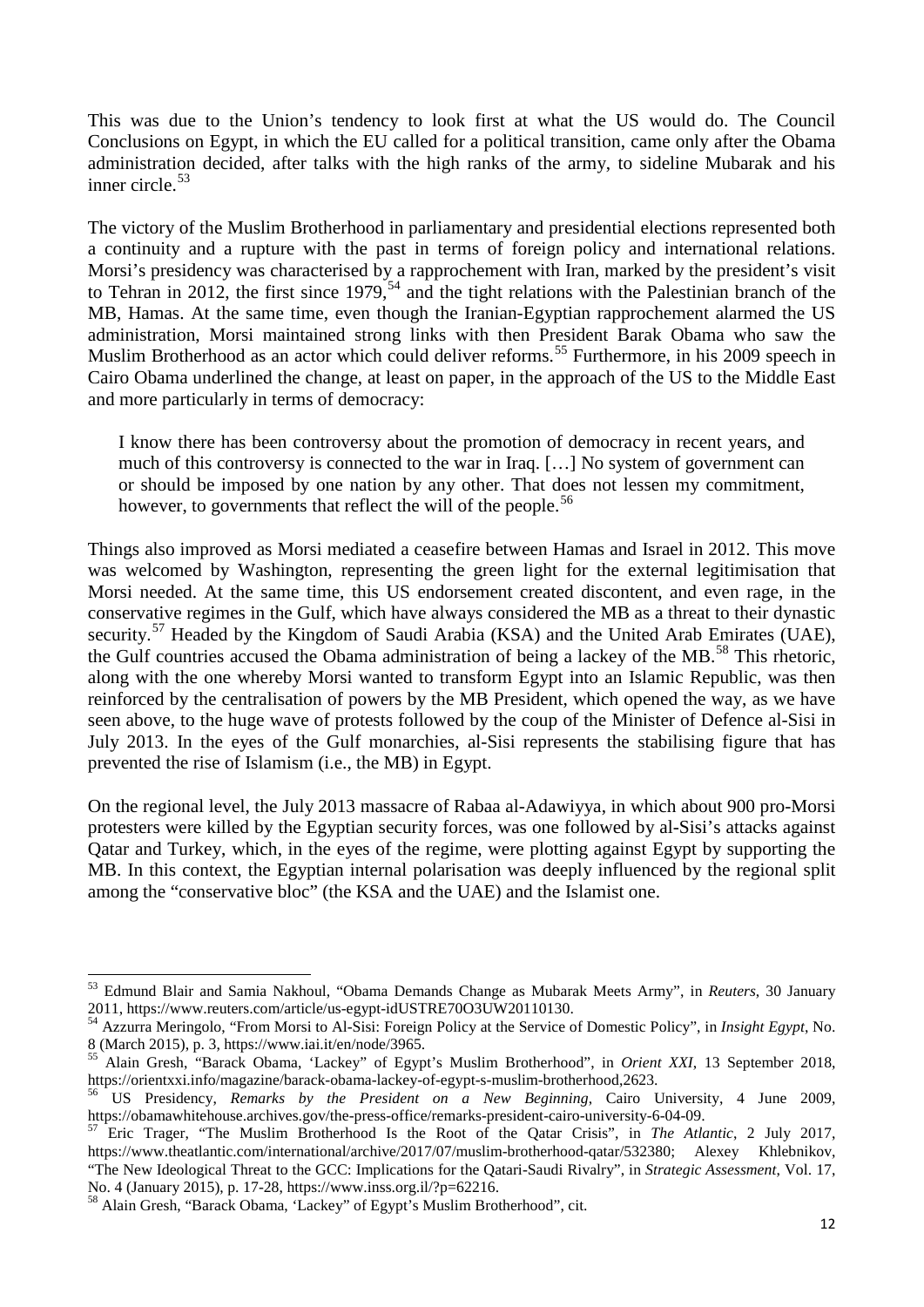This does not mean that the actual regime is a champion of laicism. This is demonstrated by the presence among the government's supporters of Salafi *Hizb al-Nur* (The Light Party), which serves on one side as an internal legitimator in the eyes of the conservative portions of society and on the other represents accountability towards the Gulf states where Salafists have their roots.<sup>[59](#page-11-5)</sup> Not surprisingly, the Gulf monarchies became the main sponsors of the new regime by pledging billions of dollars and investments in Egypt.<sup>[60](#page-12-0)</sup> Indeed, since 2015 Saudi Arabia and the UAE have been the two main partners of al-Sisi. In 2015 Saudi Arabia signed an agreement with the Egyptian regime for 30 billion rials (8 billion dollars) to be invested in infrastructure and a free trade zone in Sinai.<sup>[61](#page-12-1)</sup> while in the same year the UAE contributed to the reinvigoration of the Egyptian economy with a 4 billion dollars investment in Sharm al-Shaykh and in the new administrative capital. $62$ 

On the international level, despite the initial cold reaction by the EU and the US, the period following the coup was characterised by their full recognition of the regime. The Obama administration did not recognise it as a coup. Former Secretary of State John Kerry claimed that the military intervention was taken to restore democracy in the country.<sup>[63](#page-12-3)</sup> As for the EU, its reaction was similar. The Union did not recognise the army manoeuvre as a military coup but something more complex especially due to the huge mobilisation of the people against the Morsi presidency.<sup>[64](#page-12-4)</sup>

Furthermore, the real watershed came with the 2014 presidential elections, when the EU and the US fully recognised al-Sisi as president despite fraud, violence and a drastic reduction of political freedom during the electoral period. This legitimisation of al-Sisi needs to be seen in the context of the effects of "instability" on Europe. The transformation of the Libyan revolution into a civil war, the increasing polarisation between Turkey and Qatar (supporters of the MB) and Saudi and the UAE, mounting flows of migrants landing on European shores, as well as the spread of terrorism and non-state actors in Syria and Libya, pushed Western powers to support the new regime.

Egypt became one of the watchdogs of the EU in terms of migration and security. Its fight against radical Islamists and its commitment to avoiding flows of migrants permitted al-Sisi to acquire the external legitimacy he needed. His capacity to maintain "order" within the country through capillary repression of every form of opposition has allowed him to become a central partner for the EU member states. However, while Egypt could appear in the eyes of many as a strong country, it is extremely weak. The chronic economic crisis affecting it keeps fuelling deep discontent. Indeed, in the last two years the country has witnessed, although limited in numbers and duration, two waves of protests due to economic crisis and the government policies that have disrupted the already weakened public sector. The loans from the IMF in 2016 and 2020 provoked a series of structural reforms that triggered a cut to public services and a rise in the cost of living.

<sup>&</sup>lt;sup>59</sup> Azzurra Meringolo, "From Morsi to Al-Sisi: Foreign Policy at the Service of Domestic Policy", cit., p. 5.

<span id="page-12-1"></span><span id="page-12-0"></span><sup>60</sup> Ibid., p. 4.<br><sup>61</sup> Ali Abdelaty, "Egypt, Saudi Arabia Sign 60 Billion Saudi Riyal Investment Fund Pact", in *Reuters*, 9 April 2016, https://www.reuters.com/article/us-egypt-saudi-idUSKCN0X60VQ. <sup>62</sup> Mary Sophia, "UAE to Build Egypt's New Capital City", in *Gulf Business*, 15 March 2015,

<span id="page-12-2"></span>https://gulfbusiness.com/?p=65619.

<span id="page-12-3"></span><sup>63</sup> "Egypt Army 'Restoring Democracy', Says John Kerry", in *BBC News*, 1 August 2013, https://www.bbc.com/news/world-middle-east-23543744. <sup>64</sup> Luis Doncel, "Lo ocurrido en Egipto es más complejo que un golpe de Estado", in *El País*, 20 August 2013,

<span id="page-12-4"></span>https://elpais.com/internacional/2013/08/20/actualidad/1377012594\_718800.html.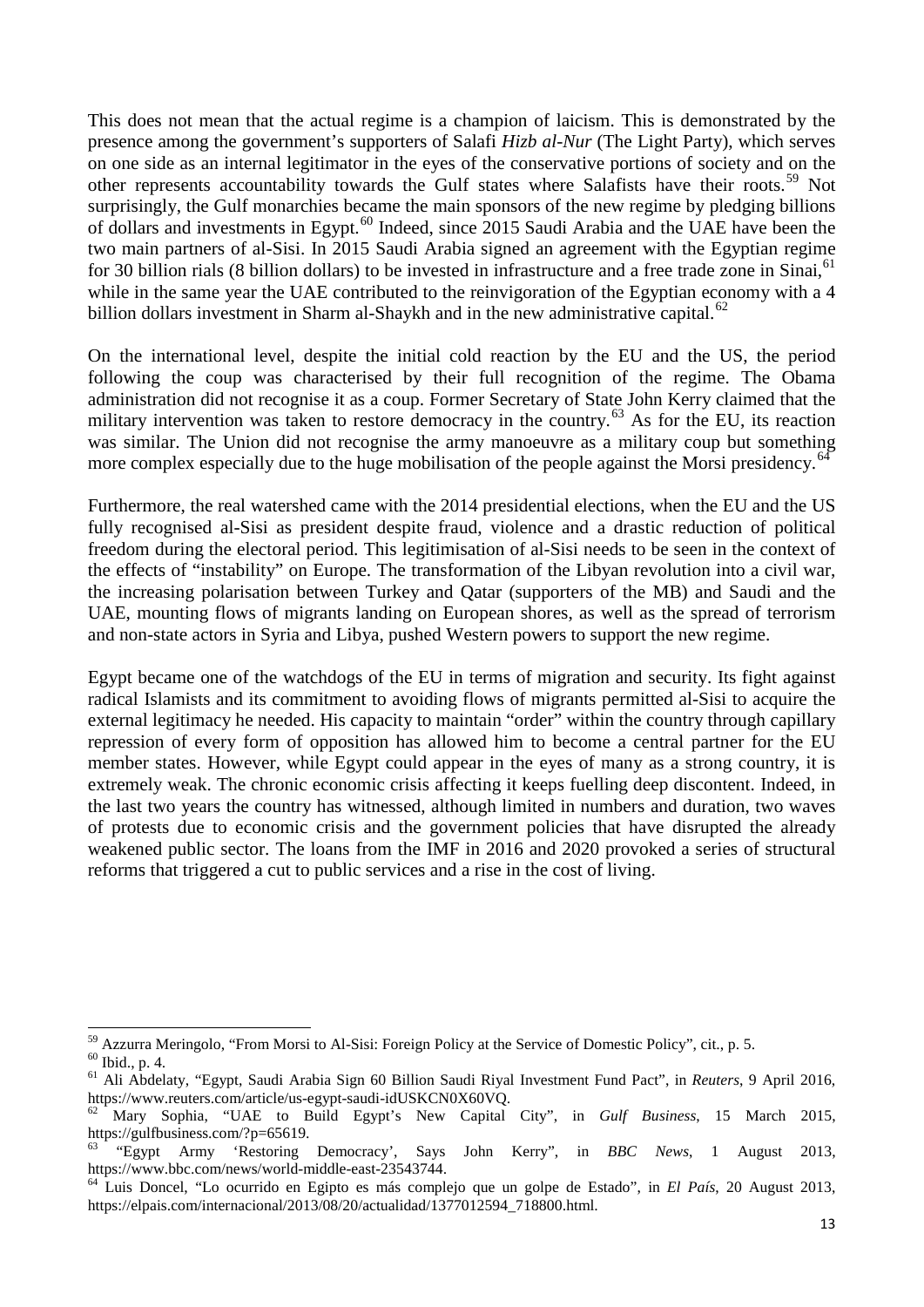Despite the IMF's enthusiasm about the Egyptian government's performance in terms of economic reforms,<sup>[65](#page-12-1)</sup> poverty has skyrocketed. According to the World Bank, poverty in Egypt accounted for 32.5 per cent (30 million Egyptians) in  $2020$ ,<sup>[66](#page-13-1)</sup> while since 2019 the government has been liquidating some historical national industries, provoking the rage of thousands of workers.<sup>[67](#page-13-2)</sup> These moves by the regime are the result of the failure of neo-liberal policies. While such policies permitted the country to avoid default, they have also generated great discontent among impoverished social classes, over whom authoritarian rule has strengthened.

## <span id="page-13-0"></span>Conclusion

The Egyptian 2011 revolution did not happen overnight, but was the outcome of more than a decade of an accumulation process which engaged, as outlined, both the social and political sides of the Egyptian society. Demonstrations against the Mubarak regime, the organisation of different political platforms (separated from the traditional parties) and the great waves of strikes in the factories and in the public sector constituted the political and the social souls of the revolution. However, despite mass participation in the protests, the Square has not been able to create an alternative political project to challenge the Egyptian deep state. Three reasons explain this disappointing outcome.

First, the incapacity of both souls of the revolution to unite their demands under a political umbrella opened the doors to counterrevolutionary forces, namely the MB and the Egyptian army.

Second, far from being victims of the army, the MB proved incapable of dealing with democracy (at least in its procedural aspects), reflecting partly its authoritarian nature. The army, which in Egypt is still considered the protector of the country, did not want to appear as part of this instability. In this context, the removal of Morsi from the presidency was aimed at safeguarding the role of the army in the Egyptian political scene.

Third, the nightmare of a Syrian or Libyan scenario in Egypt has strengthened the perception that the army is the sole actor capable of challenging terrorism and avoiding the worst. This has been strengthened by the support of regional and international powers which, in order to preserve their interests, have preferred to restore old approaches and forms of government rather than to support a real democratic transition.

<sup>65</sup> International Monetary Fund (IMF), *IMF Executive Board Approves US\$2.772 Billion in Emergency Support to Egypt to Address the COVID-19 Pandemic*, 11 May 2020, https://www.imf.org/en/News/Articles/2020/05/11/pr20215 egypt-imf-executive-board-approves-us-2-772b-in-emergency-support-to-address-the-covid19.<br>
<sup>66</sup> World Bank, *Poverty & Equity Brief: Arab Republic of Egypt*, April 2021,

<span id="page-13-1"></span>http://databank.worldbank.org/data/download/poverty/987B9C90-CB9F-4D93-AE8C-

<sup>750588</sup>BF00QA/AM2020/Global\_POVEQ\_EGY.pdf.

<span id="page-13-2"></span><sup>&</sup>lt;sup>67</sup> Beesan Kassab, "Explainer: Too Much Steel? What Are the Market Conditions Behind the Decision to Liquidate Egyptian Iron and Steel", in *Mada Masr*, 15 February 2021, https://www.madamasr.com/en/?p=320980.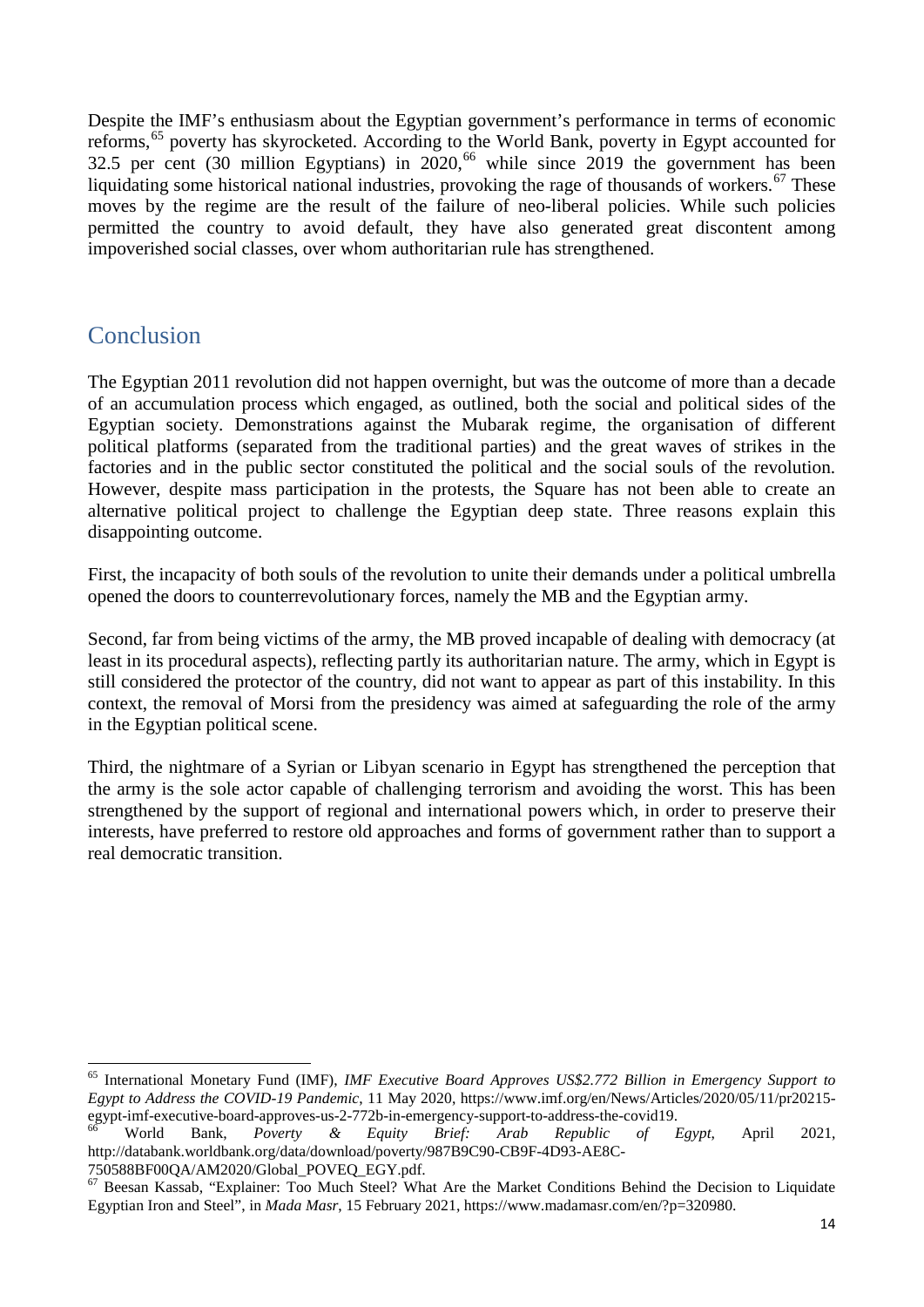## <span id="page-14-0"></span>References

Nadine Abdalla, "Egypt's Workers – From Protest Movement to Organized Labor", in *SWP Comments*, No. 32 (October 2012), https://www.swp-berlin.org/en/publication/egypts-workers

Ali Abdelaty, "Egypt, Saudi Arabia Sign 60 Billion Saudi Riyal Investment Fund Pact", in *Reuters*, 9 April 2016, https://www.reuters.com/article/us-egypt-saudi-idUSKCN0X60VQ

Hesham Al-Awadi, *The Muslim Brothers in Pursuit of Legitimacy. Power and Political Islam in Egypt Under Mubarak*, London/New York, I.B. Tauris, 2014

Holger Albrecht, *Raging Against the Machine. Political Opposition under Authoritarianism in Egypt*, Syracuse, Syracuse University Press, 2013

Ann Alexander and Mostafa Bassiouny, *Bread, Freedom, Social Justice. Workers and the Egyptian Revolution*, London, Zed Books, 2014

Asef Bayat, *Revolution without Revolutionaries. Making Sense of the Arab Spring*, Stanford, Stanford University Press*,* 2017

Joel Beinin, "Civil Society, NGOs, and Egypt's 2011 Popular Uprising", in *South Atlantic Quarterly*, Vol. 113, No. 2 (2014), p. 396-406

Joel Beinin, "The Rise of Egypt's Workers", in *Carnegie Papers*, June 2012, https://carnegieendowment.org/publications/48689

Joel Beinin and Hossam El-Hamalawy, "Egyptian Textile Workers Confront the New Economic Order", in *Middle East Report Online*, 25 March 2007, https://merip.org/?p=1314

Edmund Blair and Samia Nakhoul, "Obama Demands Change as Mubarak Meets Army", in *Reuters*, 30 January 2011, https://www.reuters.com/article/us-egypt-idUSTRE70O3UW20110130

John Chalcraft, "Horizontalism in the Egyptian Revolutionary Process", in *Middle East Report*, No. 262 (Spring 2012), p. 6-11, https://merip.org/?p=6541

Gianni Del Panta, *Rivoluzione e controrivoluzione in Egitto. Da Piazza Tahrir al colpo di stato di una borghesia in armi*, Bologna, il Mulino, 2019

Gianni Del Panta, "The Role of the Egyptian Working Class in Mubarak's Ouster", in *Partecipazione e conflitto*, Vol. 9, No. 2 (2016), p. 615-639, https://doi.org/10.1285/i20356609v9i2p614

Brecht de Smet, *Gramsci on Tahrir. Revolution and Counter Revolution in Egypt*, London, Pluto Press, 2016

Luis Doncel, "Lo ocurrido en Egipto es más complejo que un golpe de Estado", in *El País*, 20 August 2013, https://elpais.com/internacional/2013/08/20/actualidad/1377012594\_718800.html

Hossam El-Hamalawy, "Egypt's Revolution Has Been 10 Years in the Making", in *The Guardian*, 2 March 2011, https://www.theguardian.com/p/2ne5v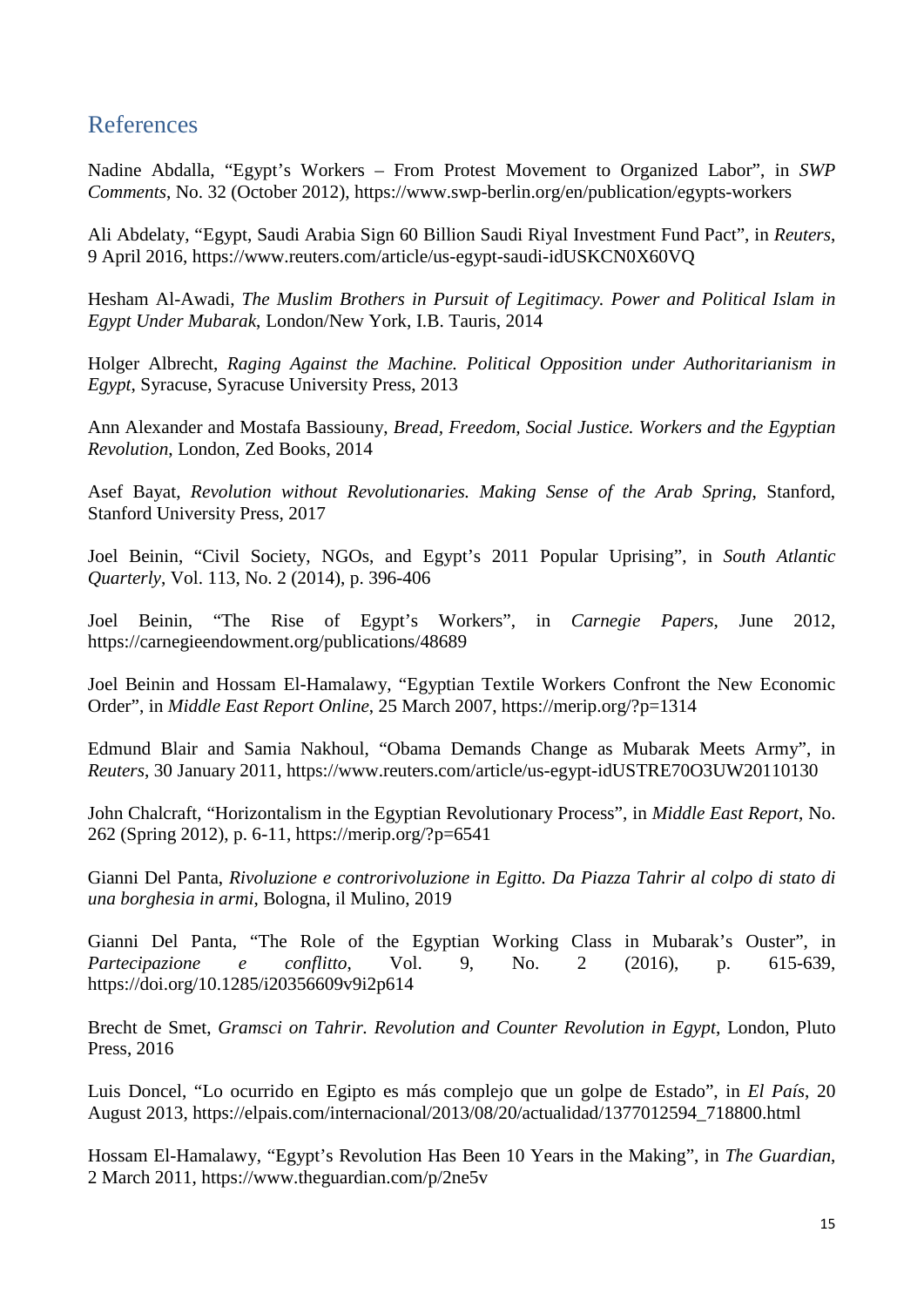Rabab El-Mahdi, "Does Political Islam Impede Gender-Based Mobilization? The Case of Egypt", in *Totalitarian Movements and Political Religions*, Vol. 11, No. 3-4 (September-December 2010), p. 379-396

European External Action Service (EEAS), *Statement by the EU High Representative Catherine Ashton on the Events in Egypt*, 27 January 2011, https://www.consilium.europa.eu/uedocs/cms\_Data/docs/pressdata/EN/foraff/118963.pdf

Nadia Ramsis Farah, *Egyptian Political Economy. Power Relations in Development*, Cairo/New York, The American University in Cairo Press, 2009

John Foran, "Beyond Insurgency to Radical Social Change: The New Situation", in *Studies in Social Justice*, Vol. 8, No. 1 (June 2014), p. 5-25, https://doi.org/10.26522/ssj.v8i1.1036

Gennaro Gervasio, "Egitto, la transizione interrotta", in *Critica marxista*, Vol. 43, No. 2-3 (2015), p. 72-78

Gennaro Gervasio, "Uno sguardo sull'Egitto", in *Potere al Popolo*, 16 October 2019, https://poterealpopolo.org/?p=45577

Alain Gresh, "Barack Obama, 'Lackey" of Egypt's Muslim Brotherhood", in *Orient XXI*, 13 September 2018, https://orientxxi.info/magazine/barack-obama-lackey-of-egypt-s-muslimbrotherhood,2623

Amr Hamzawi and Nathan J. Brown, "The Egyptian Muslim Brotherhood: Islamist Participation in a Closing Political Environment", in *Carnegie Papers*, No. 19 (March 2010), https://carnegieendowment.org/publications/40318

Adam Hanieh, *Lineages of Revolt. Issues of Contemporary Capitalism in the Middle East*, Chicago, Haymarket Books, 2013

International Monetary Fund (IMF), *IMF Executive Board Approves US\$2.772 Billion in Emergency Support to Egypt to Address the COVID-19 Pandemic*, 11 May 2020, https://www.imf.org/en/News/Articles/2020/05/11/pr20215-egypt-imf-executive-board-approvesus-2-772b-in-emergency-support-to-address-the-covid19

Beesan Kassab, "Explainer: Too Much Steel? What Are the Market Conditions Behind the Decision to Liquidate Egyptian Iron and Steel", in *Mada Masr*, 15 February 2021, https://www.madamasr.com/en/?p=320980

Maye Kassem, *Egyptian Politics. The Dynamics of Authoritarian Rule*, Boulder/London, Lynne Rienner, 2004

Alexey Khlebnikov, "The New Ideological Threat to the GCC: Implications for the Qatari-Saudi Rivalry", in *Strategic Assessment*, Vol. 17, No. 4 (January 2015), p. 17-28, https://www.inss.org.il/?p=62216

Philip Marfleet, *Egypt. Contested Revolution*, London, Pluto Press, 2016, p. 136-137

Azzurra Meringolo, "From Morsi to Al-Sisi: Foreign Policy at the Service of Domestic Policy", in *Insight Egypt*, No. 8 (March 2015), https://www.iai.it/en/node/3965